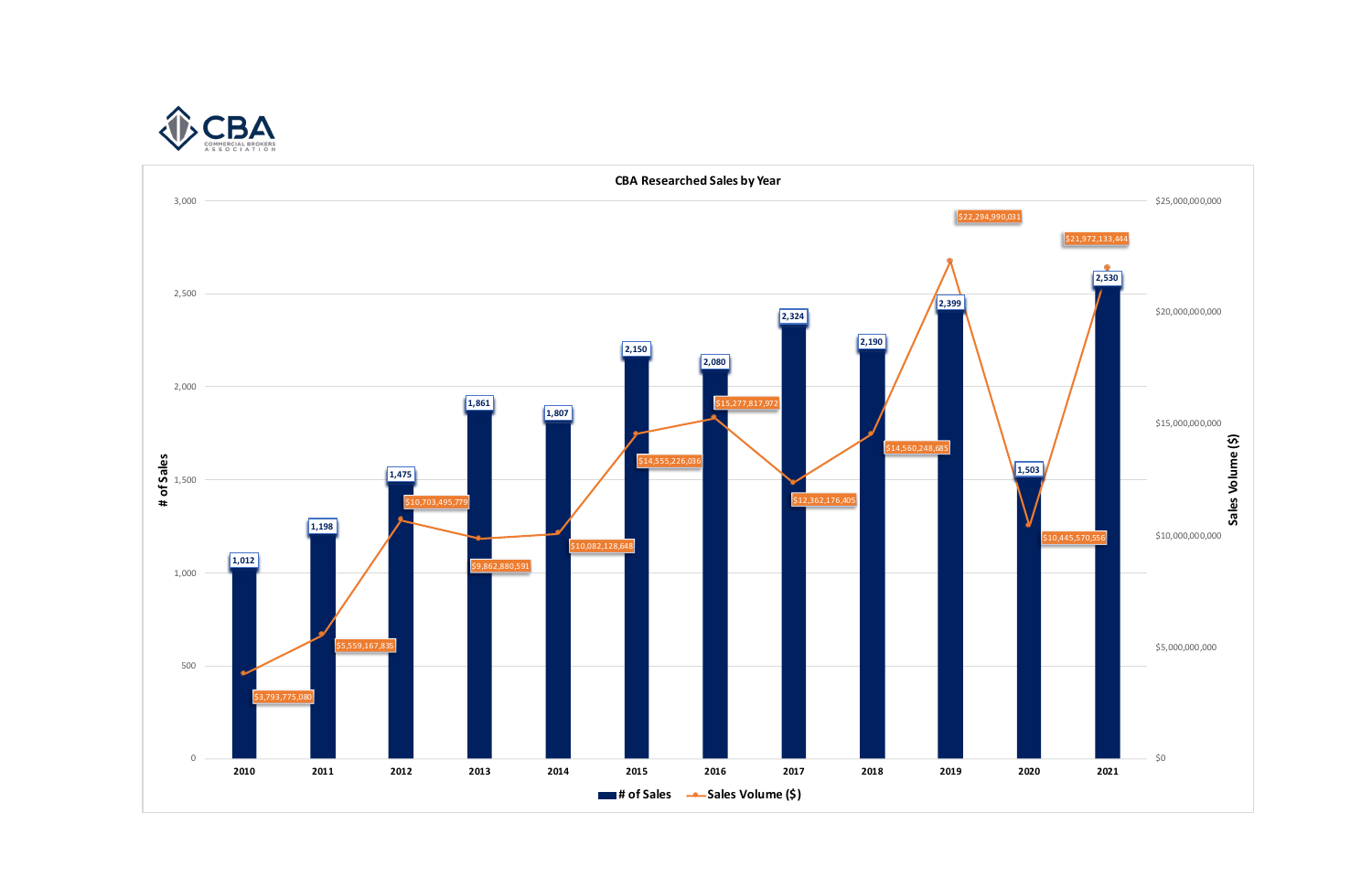| ASSOCIATION                 |                                 |                |            |                   |       |                                 |       |                                            |       |                   |                 | <b>CBA Researched CMA Sales</b><br>Snapshot (2010-2021) |       |                                            |       |                              |       |                   |       |                                 |       |                   |                                 |                  |
|-----------------------------|---------------------------------|----------------|------------|-------------------|-------|---------------------------------|-------|--------------------------------------------|-------|-------------------|-----------------|---------------------------------------------------------|-------|--------------------------------------------|-------|------------------------------|-------|-------------------|-------|---------------------------------|-------|-------------------|---------------------------------|------------------|
|                             |                                 | 2010           |            | 2011              |       | 2012                            |       | 2013                                       |       | 2014              |                 | 2015                                                    | 2016  |                                            | 2017  |                              | 2018  |                   | 2019  |                                 |       | 2020              | 2021                            |                  |
| <b>Sales by County</b>      | # of Sales<br>Sales Volume (\$) |                | # of Sales | Sales Volume (\$) |       | # of Sales<br>Sales Volume (\$) |       | Sales Volume (\$) # of Sales<br># of Sales |       | Sales Volume (\$) |                 | Sales Volume (\$)<br># of Sales                         |       | # of Sales<br>Sales Volume (\$) # of Sales |       | Sales Volume (\$) # of Sales |       | Sales Volume (\$) |       | # of Sales<br>Sales Volume (\$) |       | Sales Volume (\$) | Sales Volume (\$)<br># of Sales |                  |
|                             |                                 |                |            |                   |       |                                 |       |                                            |       |                   |                 |                                                         |       |                                            |       |                              |       |                   |       |                                 |       |                   |                                 |                  |
| King                        | 483                             | \$2,958,515,20 | 602        | \$4,163,508,406   | 803   | \$8,884,521,239                 | 925   | \$6,870,696,474                            | 953   | \$7,311,429,01.   | 1.177           | \$11,740,245,150                                        | 1,106 | \$11,405,587,75                            | 1,031 | \$9,439,505,88               | 963   | \$10,758,722,76   | 1,090 | \$17,723,898,261                | 737   | \$8,052,920,169   | 1063                            | \$15,006,498,623 |
| Snohomish                   | 128                             | \$254,809,374  | 177        | \$695,124,737     | 209   | \$778,845,469                   | 409   | \$2,021,383,42                             | 253   | \$1,058,767,256   | 30 <sub>i</sub> | \$1,209,825,954                                         | 324   | \$1,990,510,465                            | 411   | \$1,427,720,531              | 311   | \$1,570,695,015   | 355   | \$2,181,551,802                 | 211   | \$867,646,889     |                                 | \$2,967,843,052  |
| Pierce                      | 204                             | \$345,186,426  | 229        | \$484,082,726     | 233   | \$722,720,055                   | 282   | \$686,020,47                               |       | \$1,241,282,40    | 378             | \$1,150,899,78                                          | 409   | \$1,549,523,87                             | 446   | \$857,448,901                | 435   | \$1,532,974,681   | 474   | \$1,691,659,643                 |       | \$1,180,239,37    |                                 | \$3,138,474,809  |
| Spokane                     | 103                             | \$103,283,870  | 82         | \$69,354,461      | 133   | \$159,134,447                   | 105   | \$96,685,623                               |       | \$153,037,520     | 137             | \$267,641,13                                            |       | \$93,434,528                               | 215   | \$214,512,775                | 240   | \$250,349,901     | 260   | \$289,180,216                   | 125   | \$140,765,411     | 255                             | \$429,906,760    |
| Kitsap                      | 37                              | \$44,428,427   | 46         | \$53,462,42       |       | \$53,340,832                    |       | \$88.579.884                               |       | \$120,504,75      |                 | \$106,899,02                                            |       | \$79,112,413                               | 99    | \$168,912,20                 | 121   | \$226,536,814     | 109   | \$198,470,829                   |       | \$74,197,580      |                                 | \$135,992,389    |
| Thurston                    | 57                              | \$87,551,776   | 62         | \$93,635,081      | 54    | \$104,933,737                   |       | \$99,514,713                               |       | \$197,107,700     |                 | \$79,714,988                                            |       | \$159,648,935                              | 122   | \$254,076,10                 | 120   | \$220,969,513     | 111   | \$210,229,280                   |       | \$129,801,128     | 147                             | \$293,417,811    |
| <b>Totals</b>               | 1,012                           | \$3,793,775,08 | 1.198      | \$5,559,167,835   | 1,475 | \$10,703,495,779                | 1.861 | \$9,862,880,591                            | 1.807 | \$10,082,128,648  | 2,150           | \$14,555,226,036                                        | 2,080 | \$15,277,817,972                           | 2,324 | \$12,362,176,405             | 2,190 | \$14,560,248,685  | 2.399 | \$22,294,990,031                | 1.503 | \$10,445,570,556  | 2530                            | \$21,972,133,444 |
|                             |                                 |                |            |                   |       |                                 |       |                                            |       |                   |                 |                                                         |       |                                            |       |                              |       |                   |       |                                 |       |                   |                                 |                  |
| <b>Sales by Asset Class</b> |                                 |                |            |                   |       |                                 |       |                                            |       |                   |                 |                                                         |       |                                            |       |                              |       |                   |       |                                 |       |                   |                                 |                  |
|                             |                                 |                |            |                   |       |                                 |       |                                            |       |                   |                 |                                                         |       |                                            |       |                              |       |                   |       |                                 |       |                   |                                 |                  |
| Office                      | 251                             | \$1,471,626,07 | 275        | \$2,035,244,844   | 308   | \$5,064,699,27                  |       | \$2,985,108,72                             | 355   | \$2,582,121,32    | 467             | \$4,887,772,83                                          | 473   | \$4,838,169,82                             | 606   | \$4,076,167,93               | 565   | \$4,975,808,71    | 584   | \$9,114,432,665                 | 306   | \$3,599,128,450   | 434                             | \$3,950,643,320  |
| Retail                      | 238                             | \$389,704,218  | 271        | \$922,498,508     | 287   | \$888,729,334                   | 531   | \$1,932,497,067                            | 379   | \$1,426,251,482   | 530             | \$1,497,909,36                                          | 459   | \$1,347,186,451                            | 579   | \$1,509,115,032              | 571   | \$1,805,563,325   | 603   | \$1,870,060,530                 | 342   | \$771,603,416     | 439                             | \$1,523,300,018  |
| Industrial/Flex             | 188                             | \$612,277,31   | 217        | \$782,197,452     |       | \$1,175,226,411                 |       | \$1,242,261,21                             | 333   | \$1,641,849,96:   | 374             | \$2,223,979,050                                         | 349   | \$2,490,552,67                             | 408   | \$1,818,537,02               | 424   | \$2,816,728,57    | 395   | \$2,399,181,259                 | 281   | \$1,581,256,370   |                                 | \$2,748,196,328  |
| Land                        | 168                             | \$451,658,910  | 226        | \$450,739,791     | 290   | \$885,447,254                   | 362   | \$1,161,711,297                            | 378   | \$1,119,490,64    | 360             | \$1,222,189,800                                         | 355   | \$1,037,954,201                            | 378   | \$786,649,13                 | 323   | \$612,462,006     | 424   | \$1,751,455,857                 | 350   | \$1,504,837,438   | 355                             | \$2,239,235,603  |
| Multifamily                 | 167                             | \$868,508,566  | 209        | \$1,368,487,24    |       | \$2,689,393,51                  | 323   | \$2,541,302,283                            |       | \$3,312,415,23    | 419             | \$4,723,374,993                                         | 444   | \$5,563,954,819                            | 353   | \$4,171,707,281              | 307   | \$4,349,686,069   | 393   | \$7,159,859,72                  | 224   | \$2,988,744,882   |                                 | \$4,200,010,178  |
| <b>Totals</b>               | 1,012                           | \$3,793,775,08 | 1.198      | \$5,559,167,835   | 1,475 | \$10,703,495,779                |       | \$9,862,880,591                            | 1.807 | \$10,082,128,648  | 2,150           | \$14,555,226,03                                         | 2,080 | \$15,277,817,972                           | 2.324 | \$12,362,176,405             | 2.190 | \$14,560,248,685  | 2.399 | \$22,294,990,031                | 1.503 | \$10,445,570,556  |                                 | \$14,661,385,447 |